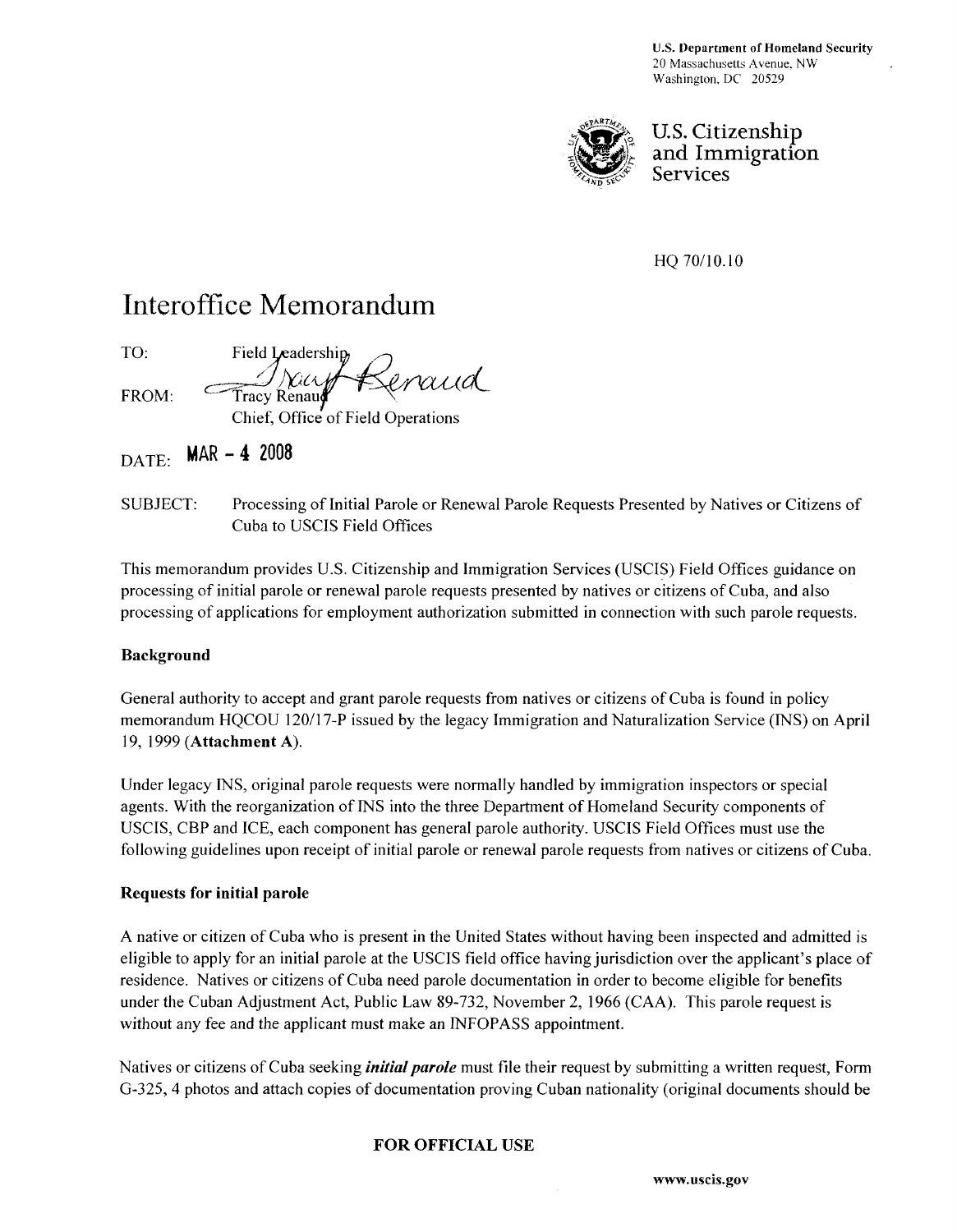Processing of Initial Parole or Renewal Parole Requests Presented by Natives or Citizens of Cuba Page 2

seen, verified and returned at the time of adjudication). The applicant must sign the written request and all the supporting forms being submitted should be filled out completely.

All system checks must be conducted to determine if there is an existing A-file on behalf of the applicant. If an A-file exists, then the file must be requested or if no A-file exists, then a new file must be created. If there are multiple files pertaining to the applicant, all files should be consolidated. The A-file must be available for the adjudication of the initial parole request. The submitted G-325 must be verified for completeness and accuracy.

If the initial parole request is approved, the applicant must be issued an 1-94. Approved initial parole requests must be noted on the 1-94 as being based on either "urgent humanitarian reasons" or a "significant public benefit", must have the applicant photo affixed, and sealed using a DHS dry seal. The validity period of the initial parole must be one (1) year. This will allow natives or citizens of Cuba who have been physically present in the United States for at least one year to apply for adjustment of status under the CAA and seek employment authorization as an applicant for permanent residence while the adjustment of status application is pending.

#### Requests for renewal parole

A native or citizen of Cuba whose initial parole granted by USCIS is expiring or has expired is eligible to apply for a renewal parole at the USCIS Field Office having jurisdiction over the applicant's place of residence. This request is without fee and the applicant must make an INFOPASS appointment to file the request in person.

Natives or citizens of Cuba seeking *renewal parole* must file their request by submitting a written request, Form G-325, 4 photos with attached copies of documentation proving Cuban nationality and evidence of a grant of an initial parole (original documents should be seen, verified and returned at the time of adjudication). The applicant must sign the written request and all the supporting forms being submitted should be filled out completely.

All system checks must be conducted to check for the existing A-file on behalf of the applicant. Natives or citizens of Cuba whose initial parole was granted by either CBP or ICE may also apply to USCIS for renewal parole. In such instances, local USCIS Field Offices must obtain any files or information pertaining to the applicant from CBP or ICE to determine the applicant's eligibility for renewal parole. If there are multiple files on behalf of the applicant, all files should be consolidated. The A-file must be requested for the adjudication of the renewal parole request. The submitted G-325 must be verified for completeness and accuracy.

If the renewal parole request is approved, the applicant must be issued an 1-94. Approved renewal parole requests must be noted on the 1-94 as being based on either "urgent humanitarian reasons" or a "significant public benefit", must have the applicant photo affixed, and sealed using a DHS dry seal. The validity period of the renewal parole must be one (1) year.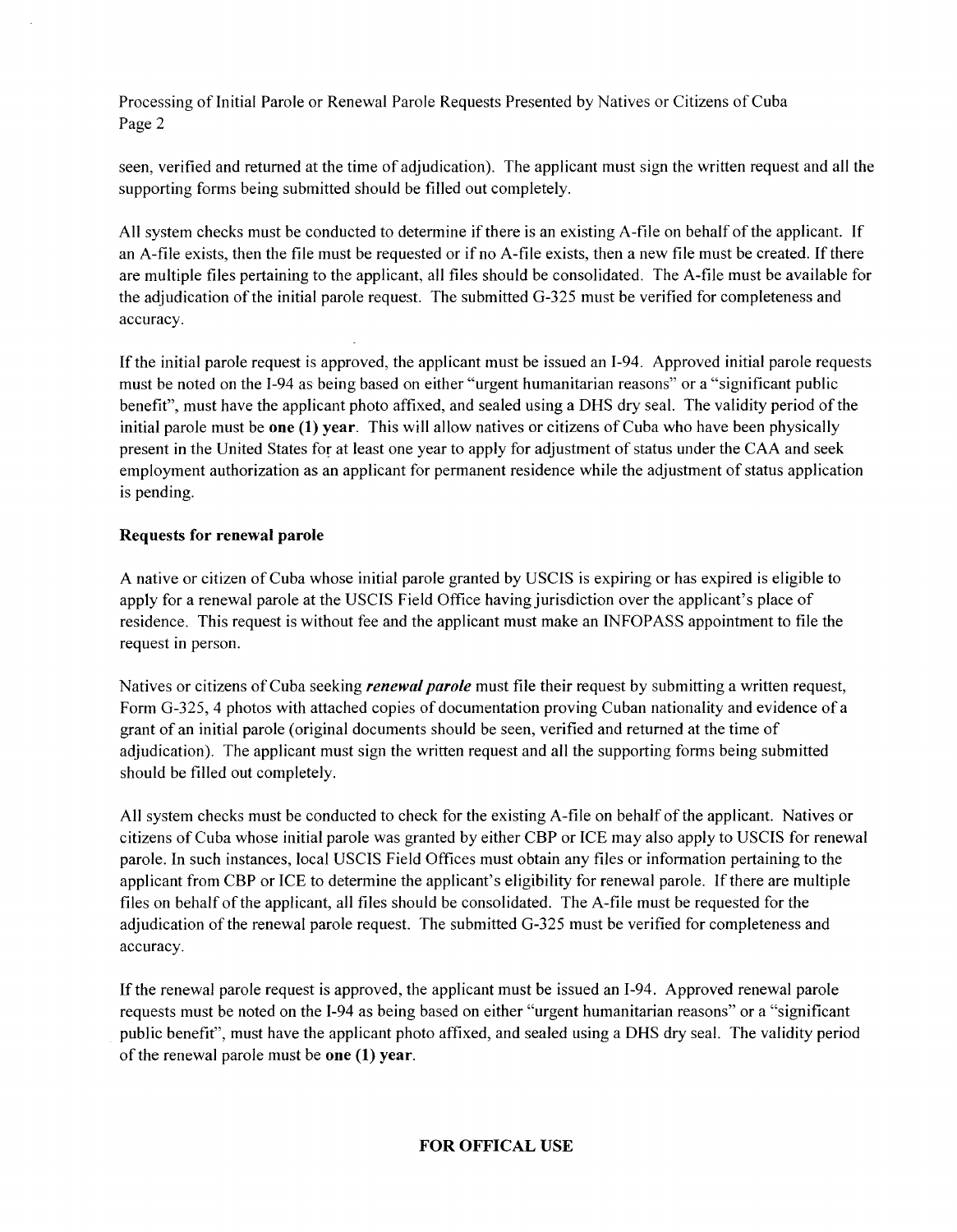Processing of Initial Parole or Renewal Parole Requests Presented by Natives or Citizens of Cuba Page 3

Natives or citizens of Cuba on record as having been physically present in the United States long enough to be eligible to apply for adjustment of status under the CAA should be reminded that they may be eligible to apply for adjustment of status under the CAA. Applicants should also be provided with the applicable applications to facilitate adjustment of status filings.

#### Processing of applications for employment authorization

The Form 1-765 eligibility categories for natives or citizens of Cuba submitting their employment authorization application in connection with a parole request should be either  $8$  CFR 274a.12(c)(11), an alien paroled into the United States temporarily for emergency reasons or reasons deemed strictly in the public interest pursuant to 8 CFR 212.5, or, in the case of a Mariel Cuban applicant, 8 CFR 274a.12(c)(18), an alien against whom a final order of deportation or removal exists and who is released on an order of supervision. The validity period of the employment authorization issued to natives or citizens of Cuba under the abovementioned categories must be one (I) year.

For cases where the 1-765 is filed with the required fee concurrently with the parole request, the original unadjudicated application and the fee must be forwarded to the USCIS Lockbox facility in Chicago for receipting and data entry. If the local office waives the fee of the 1-765 submitted with the Cuban parole, it should place a notation "FEE WAIVED" in the' Remarks' block of the form with the initials of the officer authorizing the waiver and the date it was granted and adjudicate the application through ICMS. When adjudicating the I-765 application in ICMS, one of the mentioned eligibility categories for natives or citizens of Cuba must be selected rather than the Interim Approval mode so that the employment authorization is granted for a full year rather than 240 days.

#### Renewal of benefits

In order to avoid a gap in parole status and employment authorization, natives or citizens of Cuba will be allowed to apply for renewal parole and renewal employment authorization with USCIS up to 90 days before the expiration of their parole status.

#### Security and background checks

FBI fingerprint checks and Interagency Border Inspection System (IBIS) checks are required for the adjudication of initial and/or renewal parole requests. If these checks were never previously initiated or have expired, USCIS Field Offices must initiate these checks as soon as possible upon receipt of the parole request. The field offices should approve a parole request only after these checks have been completed and resolved favorably. FBI name checks are not required for the adjudication of initial and/or renewal parole requests.

If the applicant submits a request for parole (initial or renewal) without a concurrent 1-765 application, the local office must schedule the applicant for 10-print capture (Code 1) at an ASC. If the applicant submits a request for parole (initial or renewal) concurrently with an 1-765 application, the local office must schedule the applicant for a 1 O-print and biometrics capture (Code 3) at an ASC using the receipt number of the 1-765 application on the biometrics appointment notice.

#### FOR OFFICAL USE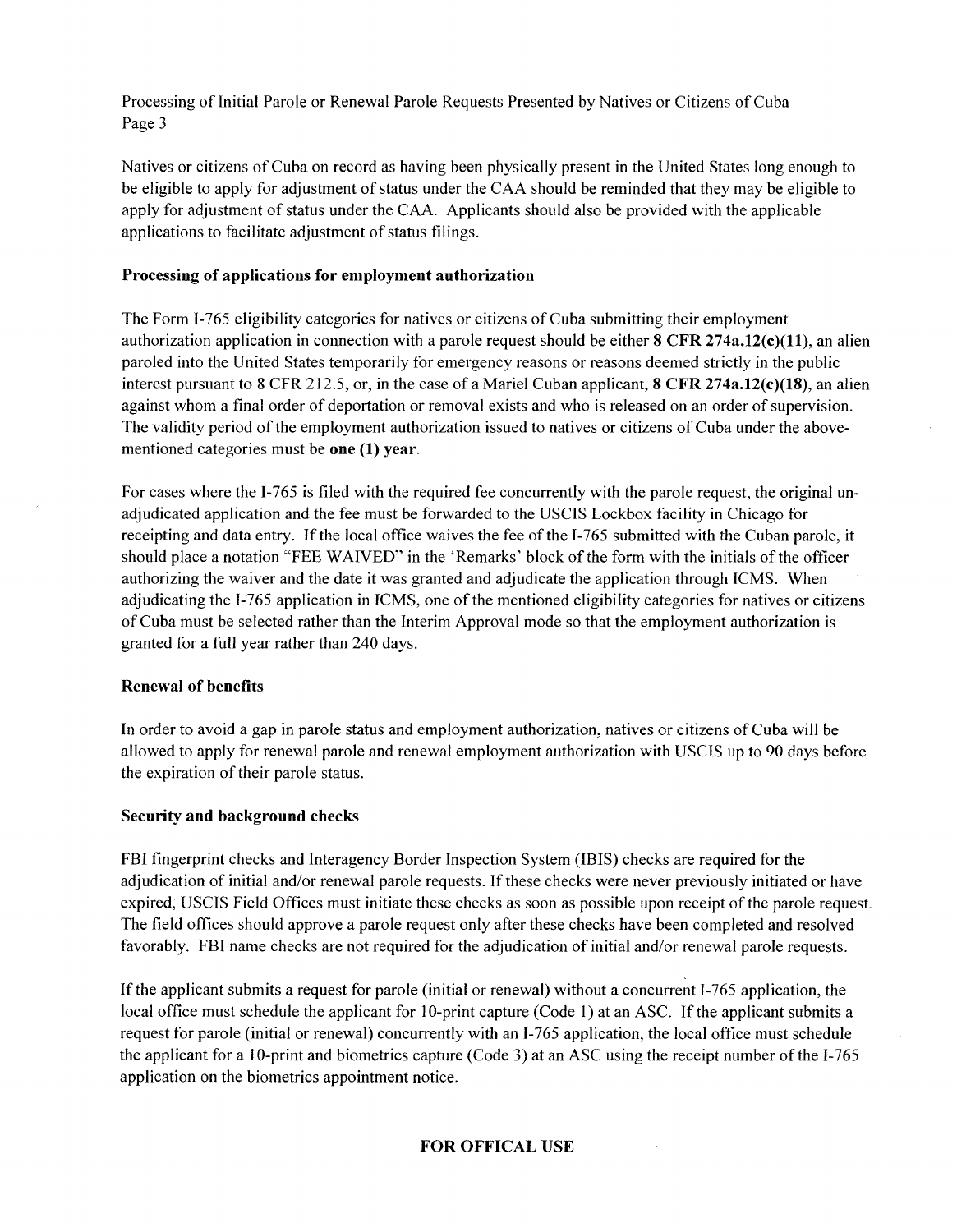Processing of Initial Parole or Renewal Parole Requests Presented by Natives or Citizens of Cuba Page 4

#### Implementation instructions and operational assistance

USCIS offices must start implementing the instructions established in this memorandum by April 1, 2008. USCIS offices should develop internal business practices in regard to tracking and processing such parole requests and associated applications for employment authorization.

For operational assistance regarding parole processing for natives or citizens of Cuba, the USCIS Miami Field Office is available to assist other USCIS Field Offices in processing CAA-related benefit cases and may be able to provide practical guidance in cases where the native or citizen of Cuba has to deal with multiple DHS components. Please contact Bruce Marmar (USCIS Miami Field Office POC for Cuban issues) via email.

#### Contact information

Questions regarding this memorandum may be directed to Vinay Singla, Office of Field Operations, through appropriate supervisory channels.

#### Attachment:

A. Eligibility for Permanent Residence Under the Cuban Adjustment Act Despite having Arrived at a Place Other than a Designated Port-of-Entry, *issued April* 19, 1999

Distribution:

Regional Directors District Directors Field Office Directors National Benefit Center Director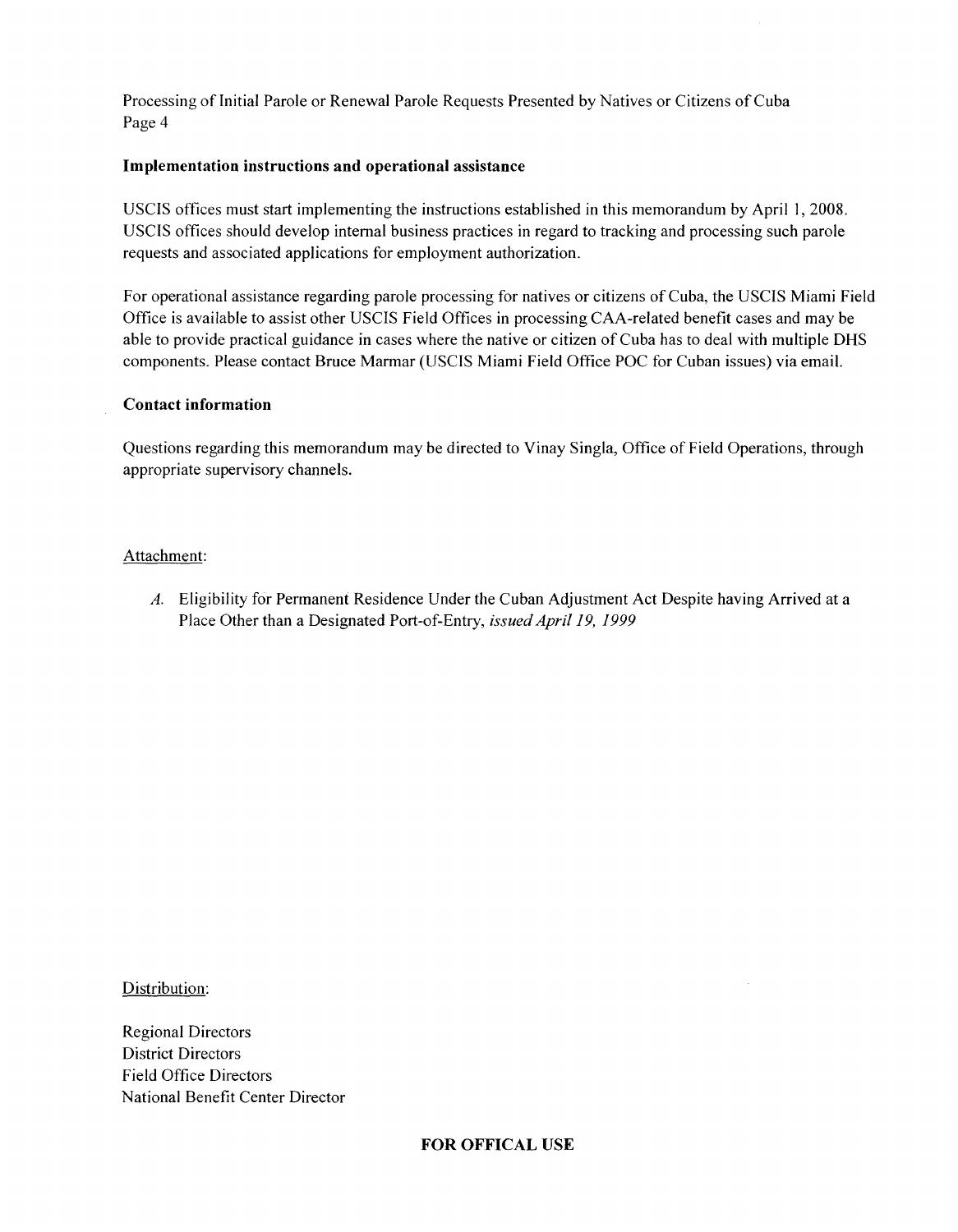# Attachment - A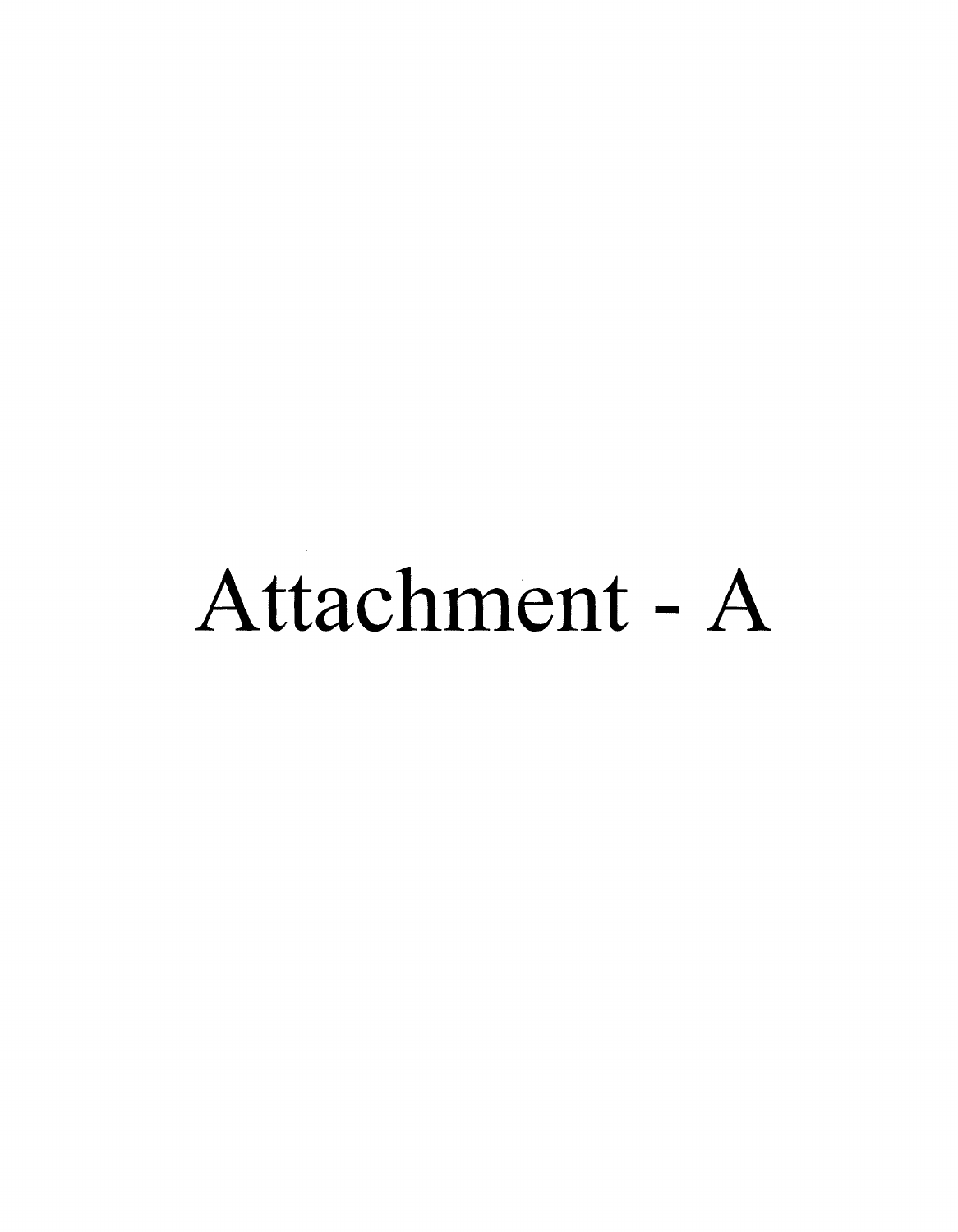

U.S. Department of Justice Immigration and Naturalization Service

HQCOU 120/17-P

Office of the Commissioner

423 I Street NW Washington, DC 20536

APR 19 1999

MEMORANDUM FOR ALL REGIONAL DIRECTORS ALL DISTRICT DIRECTORS ALI. CHIEF PATROL AGENTS ALL OFFICERS-IN-CHARGE

FROM:

SUBJECT: Eligibility for Permanent Residence Under the Cuban Adjustment Act Despite having Arrived at a Place Other than a Designated Port-of-Entry

This memorandum sets forth the Immigration and Naturalization Service (Service) policy concerning the effect of an alien's having arrived in the United States at a place other than a designated port of entry on the alien's eligibility for adjustment of status under the Cuban Adjustment Act of 1966 (CAA), 8 U.S.C. § 1255, note. This issue arises because many CAA applicants, in fact, arrive in the United States in an irregular manner. Section 1 of the CAA, however, requires that they must be "admissible." CAA § 1, 8 U.S.C. § 1255, note. If the inadmissibility ground that is based on an alien's having arrived at a place other than a port-ofentry, the Immigration and Nationality Act (INA)  $\S 212(a)(6)(A)(i)$ , 8 U.S.C.  $\S 1182(a)(6)(A)(i)$ , applies to CAA applicants, then many aliens who were formerly eligible for adjustment of status will no longer be eligible.

The policy of the Service is that the inadmissibility ground that is based on an alien's having arrived at a place other than a port-of-entry does not apply to CAA applicants. All Service officers adjudicating CAA applications will do so in accordance with this policy. So long as the applicant meets all other CAA eligibility requirements, it is contrary to this policy to find the alien ineligible for CAA adjustment on the basis of the alien's having arrived in the United States at a place other than a designated port-of-entry.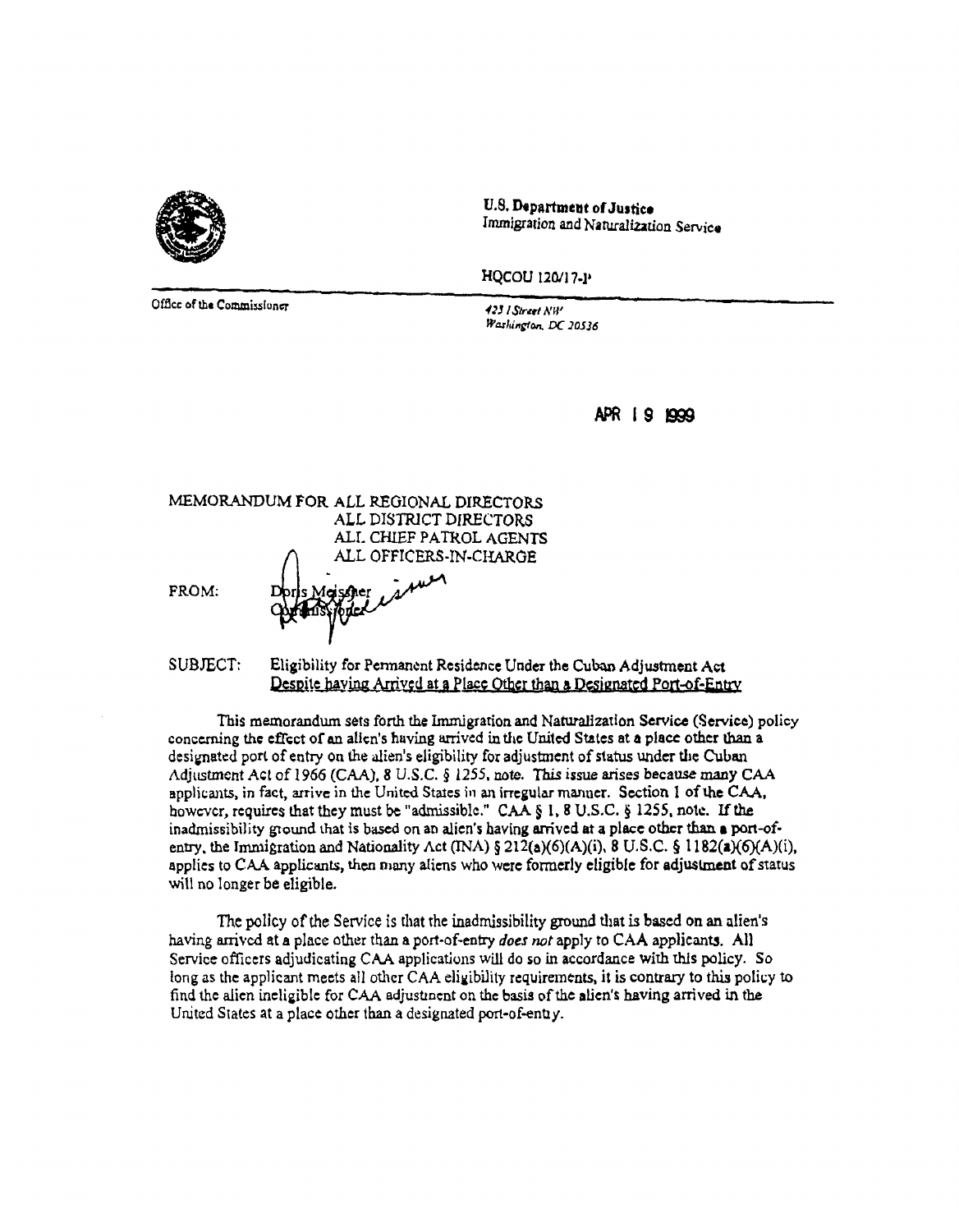#### Memorandum for All Regional Directors Subject: Eligibility for Permanent Residence Under the Cuban Adjustment Act Despite having Arrived at a Place Other than a Designated Port-of-Entry

Page 2

The Service will incorporate this policy into Service regulations as promptly as possible. The policy is, however, effective immediately. Service officers are not to await the publication of the intended rule before deciding CAA applications in accordance with this policy.

This policy is based on the rationale of the decision in Matter of Mesa, 12 I & N Dec. 432 (INS 1967). In Matter of Mesa, the Service held that the admissibility requirement of  $\S 1$  of the CAA must be construed generously, in order to give full effect to the purpose of the CAA. The decision noted that Congress was fully aware that many, and perhaps most. Cuban nationals were dependent on some forms of public assistance. Yet the purpose of the CAA would have been defeated, if the public charge ground of inadmissibility applied to these applicants. The Service concluded, therefore, that the public charge ground does not apply to CAA applicants. Id.

I have concluded that the same reasoning applies to inadmissibility for having arrived at a place other than a designated port-of-entry. Aliens arriving in this manner have been eligible for CAA adjustment for many years. Congress recently reaffirmed the availability of this adjustment provision, by enacting that the CAA is to continue in force until there is a democratic government in Cuba. Illegal Immigration Reform and Immigrant Responsibility Act of 1966 (IIRIRA), Pub. L. No. 104-208, Division C, § 606(a), 110 Stat. 3009-546, 3009-695. Section  $212(a)(6)(A)(i)$  of the INA was designed to complement the new legal doctrine, enacted as part of IIRIRA, under which allens who come into the United States without inspection are inadmissible, rather than deportable, aliens. Compare INA §§ 212(a)(6)(A)(i) and 235(a)(1),  $(3 \text{ U.S.C.} \S_2)$  1182(a)(6)(A)(i) and 1225(a)(1) with 8 U.S.C.  $\S$  1241(a)(1)(B) (1994). Nothing in the legislative history of these changes suggests that Congress also intended to make aliens who arrive in the United States away from ports-of-entry incligible for CAA adjustment.

This policy does not relieve the applicant of the obligation to meet all other eligibility requirements. In particular, CAA adjustment is available only to applicants who have been "inspected and admitted or paroled into the United States." CAA § 1, 8 U.S.C. § 1255, note. The authority to parole an applicant for admission, of course, is set forth in § 212(d)(5) of the INA, 8 U.S.C. § 1182(d)(5), with § 236 of the INA, 8 U.S.C. § 1226, providing additional authority concerning the conditions the Service may place on the allen's parole. An allen who is present without inspection, therefore, would not be eligible for CAA adjustment unless the alien first surrendered himself or herself into Service custody and the Service released the alien from custody pending a final determination of his or her admissibility.

Service officers will not deny parole to an alien whose parole would be consistent with Service parole regulations and policy, solely in order to preclude CAA eligibility. Nor does this policy require the parole of any alien whose parole would not be consistent with Service parole regulations and policy, merely because paroling the alien would open the path to CAA adjustment. In the absence of a disqualifying criminal record or other factors that would bar CAA adjustment, however, the on-going difficulty in actually removing aliens to Cuba and the availability of CAA adjustment should ordinarily weigh heavily in favor of a grant of parole.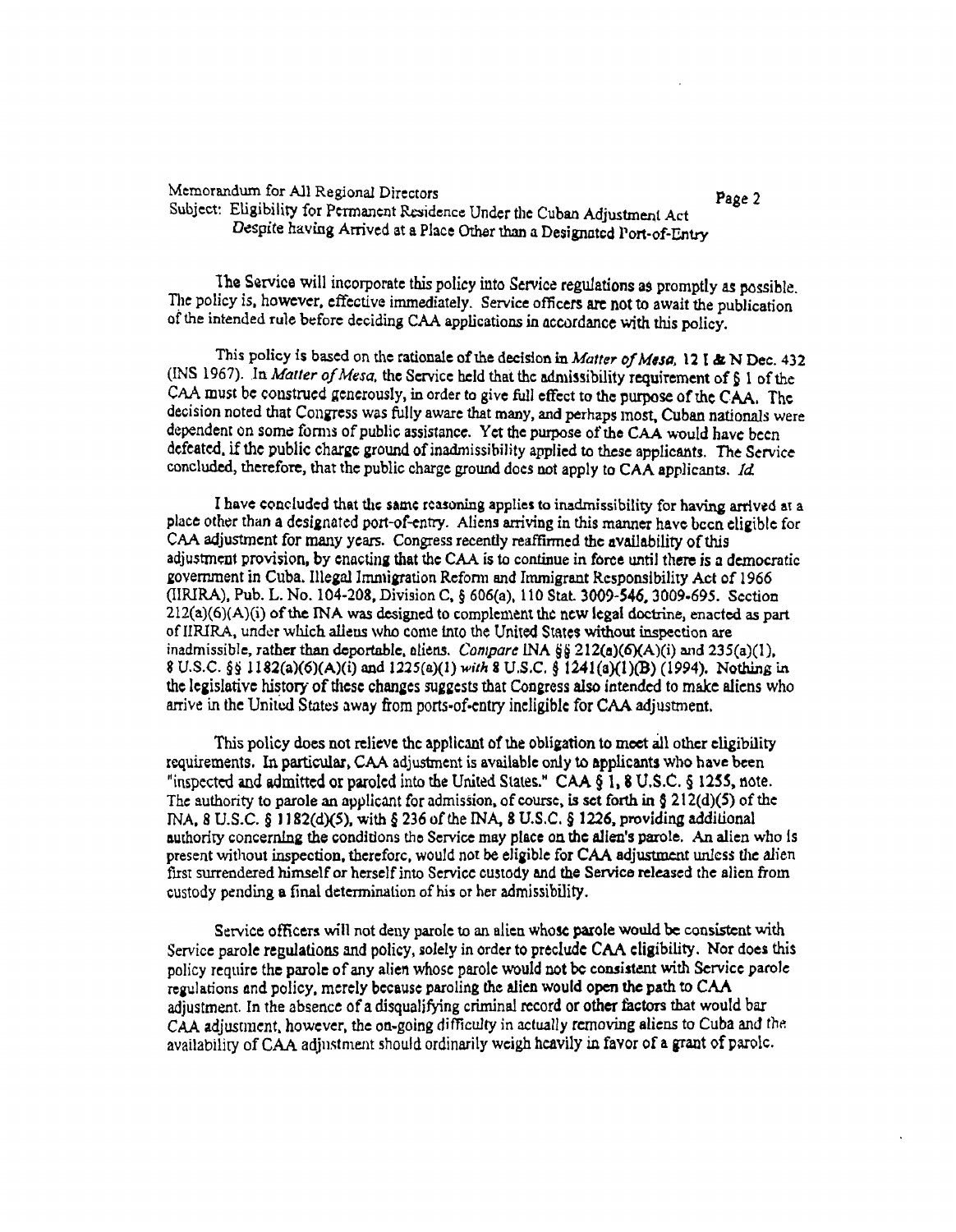#### Memorandum for All Regional Directors

Page 3

Subject: Eligibility for Permanent Residence Under the Cuban Adjustment Act Despite having Arrived at a Place Other than a Designated Port-of-Entry

The Service may properly consider the avoidance of detention costs with respect to an alien whose actual removal is unlikely as a factor in determining, as a matter of discretion, that parole would yield a "significant public benefit." INA § 212(d)(5)(A), 8 U.S.C. § 1182(d)(5)(A). In similar fashion, the Service may properly consider the availability of CAA adjustment as a factor in determining, as a matter of discretion, that an "urgent humanitarian reason" justifies a grant of parole. Id If the Service paroles the alien, he or she will be eligible to apply for employment authorization. 8 C.F.R. § 274a,  $12(c)(12)$ .

The Service is also aware that, because of the CAA eligibility requirements, the parole will be for at least 1-year, so that the allen will be a "qualified alien" for purposes of eligibility for Federal means-tested public benefits. 8 U.S.C. § 1641(b)(4). The alien will also be a "Cuban-Haitian entrant" for purposes of the Refugee Education Assistance Act of 1980, as armnded. 8 C.F.R. § 212.5(g). Service officers will not consider these two factors as "adverse factors" in determining whether to grant or deny parole.

Finally, the Office of the General Counsel has advised the Service concerning the relationship between parole under  $\S 212(d)(5)$  and "release" under § 236. Memorandum from Paul W. Virtue to Executive Associate Commissioners for Policy and Planning and for Field Operations, and to Regional, District and Sector Counsels (August 21, 1998). In a case involving an applicant for admission, the General Counsel concluded that

... release under § 236 of the Act and 8 C.F.R. § 236.1(d)(1) should not be seen as a separate form of relief from custody. Any release of an applicant for admission from custody, without resolution of his or her admissibility, is a parole. (Citations omitted.) In the case of an applicant for admission who is not an "arriving alien," therefore,  $\S 212(d)(5)(A)$  and § 236 should be seen as complementary, rather than as alternative release mechanisms.

Id. at 3. For this reason, if the Service releases from custody an alien who is an applicant for admission because the alien is present in the United States without having been admitted, the alien has been paroled. This conclusion applies even if the Service officer who authorized the release thought there was a legal distinction between paroling an applicant for admission and releasing an applicant for admission under § 236. When the Service releases from custody an alien who is an applicant for admission because he or she is present without inspection, the Form I-94 should bear that standard annotation that shows that the alien has been paroled under  $\S 212(d)(5)(A).<sup>1</sup>$ 

If may be the case that the Service has released an alien who is an applicant for admission because he or she is present without inspection, without providing the alien with a parole Form I-94. In this case, the Service will issue a parole Form I-94 upon the alien's asking for one, and satisfying the Service that the alien is the alien who was released. The Service will then update the Service records concerning the alien to reflect the fact that the alien has been paroled.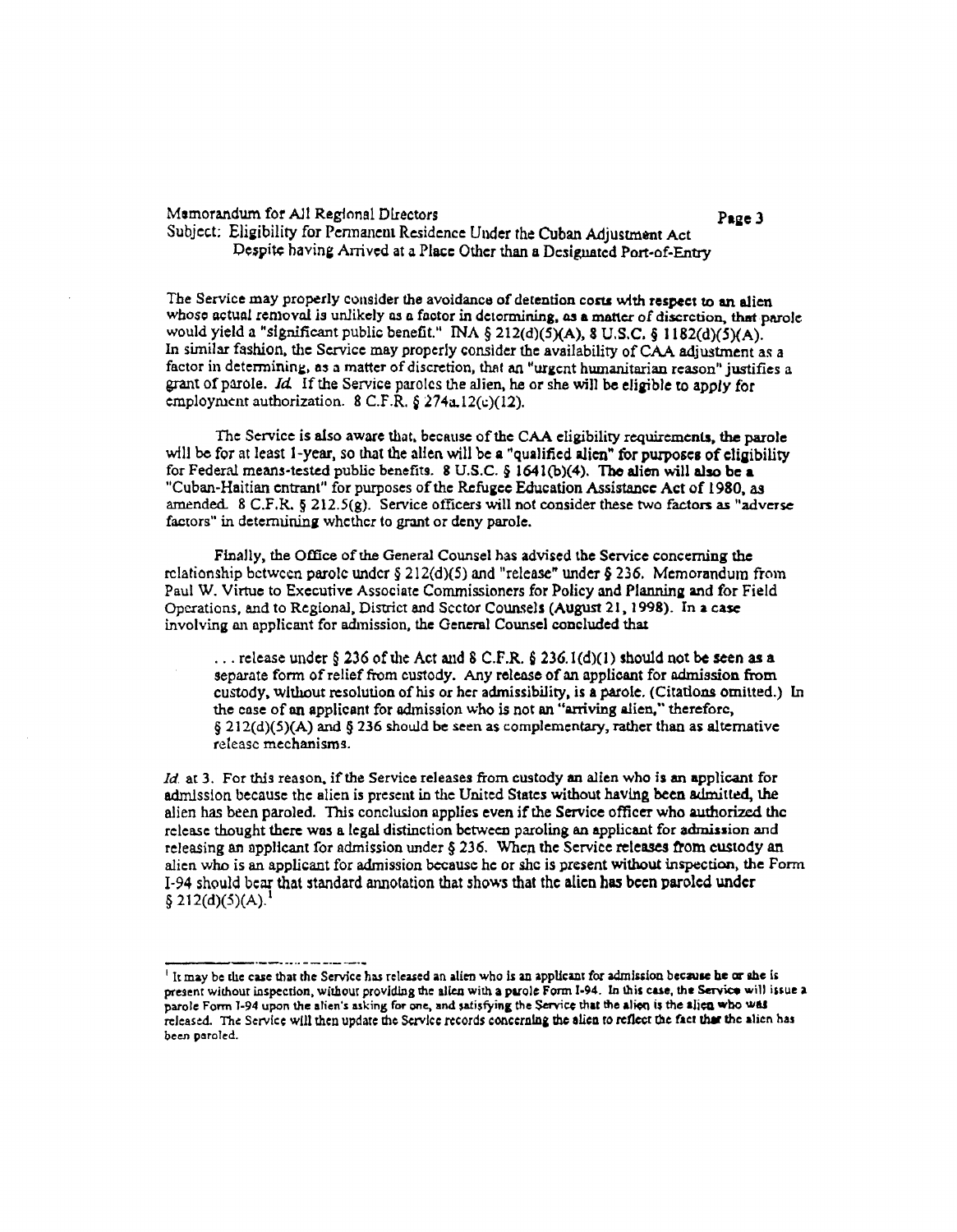

U.S. Department of Justice Immigration and Naturalization Service

HOCOU 120/17-P

Office of the General Counsel

425 I Street NW Washington, DC 20536

### AUG 21 1998

#### MEMORANDUM FOR EXECUTIVE ASSOCIATE COMMISSIONER FOR POLICY AND **PLANNING** EXECUTIVE ASSOCIATE COMMISSIONER FOR FIELD **OPERATIONS** ALL REGIONAL COUNSELS ALL DISTRICT COUNSELS ALL SECTOR COUNSELS

Paul W. Virtue  $\swarrow$  ( FROM. General Counsel

**SUBJECT:** Authority to parole applicants for admission who are not also arriving aliens

#### L. **QUESTION**

This memorandum addresses the following issue, which has arisen recently in several cases in the Miami district:

Does the Service have authority to parole an applicant for admission who is not also an "arriving alien," as defined by  $8 \text{ C.F.R.}$   $$1.1(q)$ ?

#### SUMMARY CONCLUSION 11.

Aliens who were once deportable for having entered without inspection are now considered in law to be applicants for admission,  $ld$ . § 235(a)(1)(A), 8 U.S.C. § 1225(a)(1)(A), who are inadmissible, id. § 212(a)(6)(A)(i), 8 U.S.C. § 1182(a)(6)(A)(i). As aliens applying for admission, they are within the scope of the statutory parole authority. INA § 212(d)(5)(A), 8 U.S.C. § 1182(d)(5)(A). The Service has authority, therefore, to parole an applicant for admission who is not also an "arriving alien," as defined by  $\S$  C.F.R.  $\S$  1.1(q). It remains the case, however, that parole is an act of discretion, not an entitlement. INA § 2.12(d)(5)(A), 8 U.S.C. § 1182(d)(5)(A).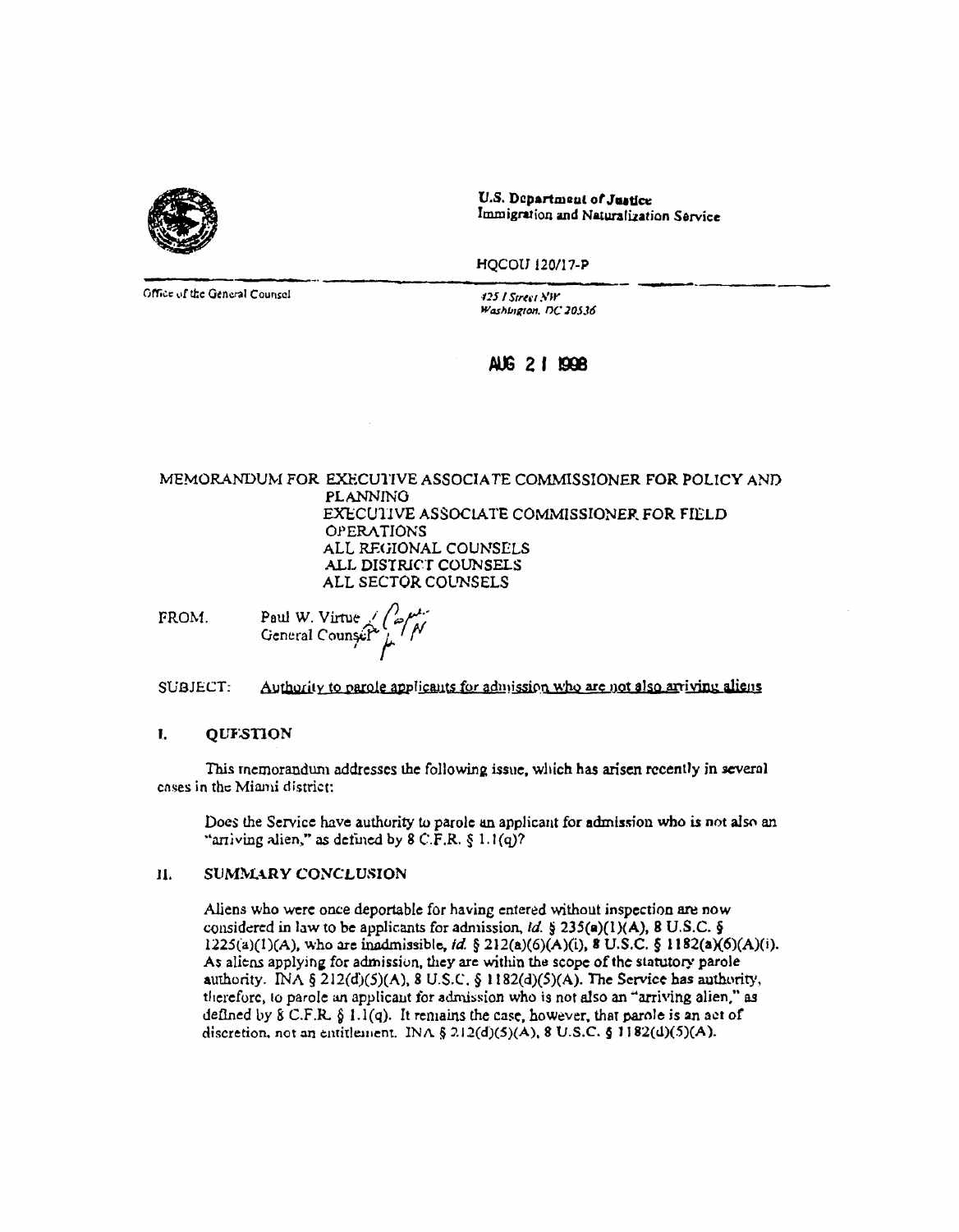Headquarters, Programs Headquarters, Field Operations All Regional, District and Sector Counsels Page 2

#### **III. ANALYSIS**

This question over the extent of the parole authority arises because of two significant amendments to the immigration laws enacted in 1996. INA § 212(a)(6)(A)(i) and 235, 8 U.S.C. §§ 1182(a)(6)(A)(i) and 1225, as amended by Illegal Immigration Reform and Immigrant Responsibility Act of 1996 ("IIRIRA"), Pub. L. No. 104-208, Division C, §§ 301(c) and 302(a), 110 Stat. 3009-546, 3009-578, 3009-579. First, aliens who are present in the United States without having been admitted or paroled are now deemed to be applicants for admission,  $ld.$  § 235(a)(1), 8 U.S.C. § 1225(a)(1), who are inadmissible, id. § 212(a)(6)(A)(i), 8 U.S.C. § 1182(a)(6)(A)(i). Before this aniendment, of course, aliens who had entered the United States without having been inspected were amenable to deportation, rather than to exclusion. proceedings. 8 U.S.C. § 1251(a)(1)(B) (1994). Second, Congress has now provided for an expedited removal proceeding, conducted by a Service officer, rather than an immigration judge. INA § 235(b)(1)(A), 8 U.S.C. § 1225(b)(1)(A). The Service may invoke this procedure if an alien "who is arriving in the United States" is inadmissible because the alien does not have the required passport or visa, or because the alien obtained a passport or visa by fraud or material misrepresentation. The Service has defined by regulation which aliens are to be considered "arriving aliens." 8 C.F.R. § 1.1(q), as amended, 63 Fed. Reg. 19,382, 19,383 (1998). The consequence of these two amendments is that there are now two categories of applicants for admission: those who are arriving aliens, and those who are not. See, e.g., 62 Fed. Reg. 444, 444 5 (1997).<sup>1</sup>

INA § 212(d)(5)(A), 8 U.S.C. § 1182(d)(5)(A), gives the Attorney General authority to parole from custody "an alien applying for admission" who would otherwise be held in custody until the Attorney General had resolved whether to admit or remove the alien. In order to exercise this authority, the Attorney General must find, on a case-by-case basis, either that "urgent humanitarian reasons" justify the parole, or that paroling the alien will yield a "significant public benefit." Id. Even if the Attorney General finds that either factor exists, parole remains a matter of discretion. In fact, there is no judicial review of the exercise of this discretion. Id. § 242(a)(2)(B)(ii), 8 U.S.C. § 1252(a)(2)(B)(ii). The Attomey General has delegated this parole authority to the Service.  $8$  C.F.R.  $§$  2.1.

As we have already noted, aliens who were once deportable for having entered without inspection are now considered in law to be applicants for admission, id. § 235(a)(1)(A), 8 U.S.C.  $\S 1225(a)(1)(\Lambda)$ , who are inadmissible, *ld.* § 212(a)(6)(A)(i), 8 U.S.C. § 1182(a)(6)(A)(i). As aliens applying for admission, they are within the scope of the statutory parole authority. INA  $\S$  $212(d)(5)(A)$ , 8 U.S.C. § 1182(d)(5)(A).

The question whether there is authority to parole these aliens arises not from the statute itself, but from an implementing regulation. 8 C.F.R. § 212.5. Section 212.5(a) specifies

<sup>&</sup>lt;sup>1</sup> The Attorney General has the authority to invoke the expedited removal proceeding against an allen who is inadmissible because he or she is present in the United States without admission or parole, if the alien has been physically present for less than 2 years. INA § 235(b)(1)(A)(iii), 8 U.S.C. § 1225(b)(1)(A)(iii). To date, neither the Attomey General nor the Commissioner has chosen to exercise this authority. 8 C.F.R. § 235.3(b)(1)(ii); cf. 62 Fed. Reg. 10.312, 10.313 (1996).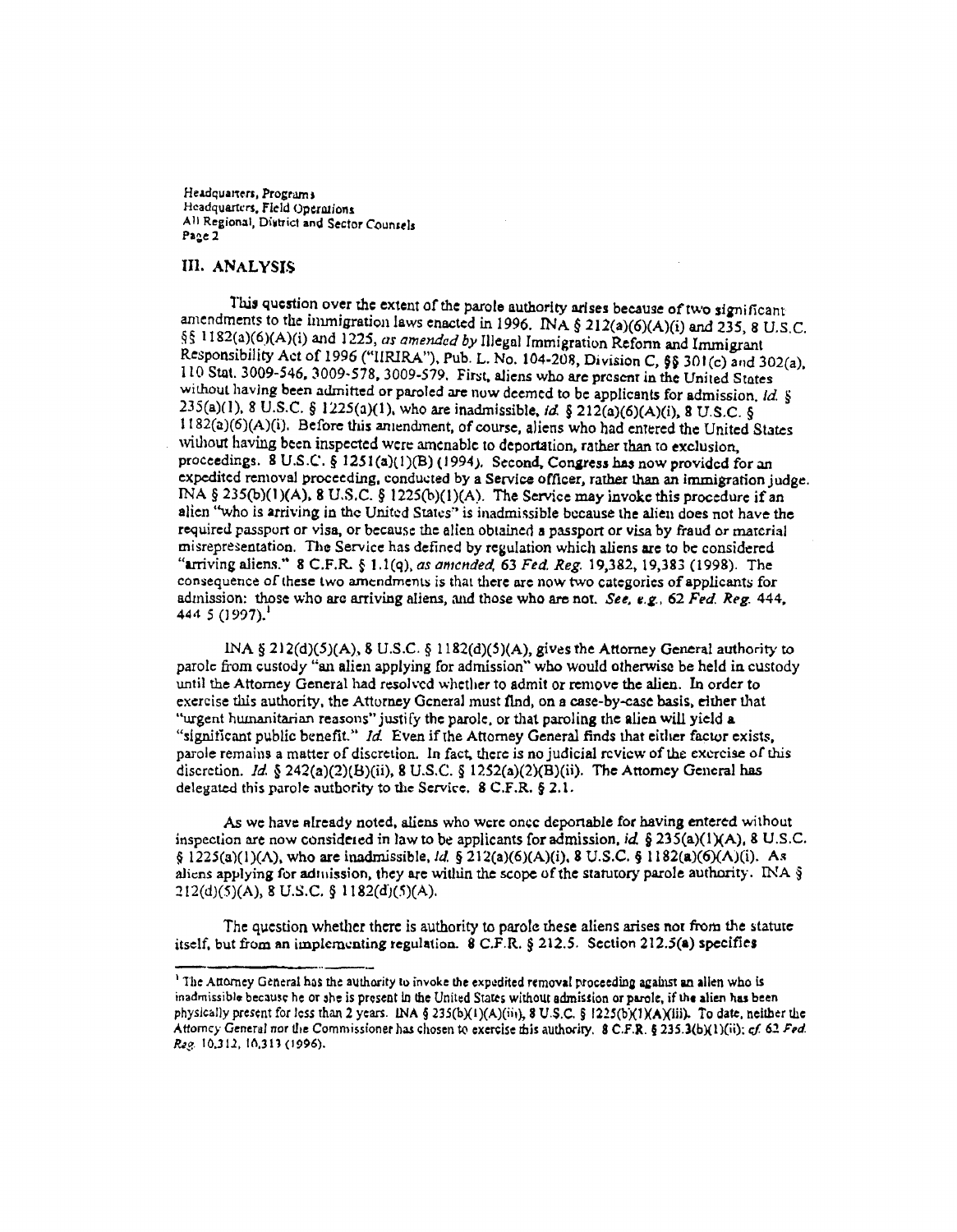Haadquarters, Programs Hendquarters, Field Operations All Regional, District and Sector Counsels Page 3

circumstances in which it is, generally, appropriate to parole aliens "detained in accordance with § 235.3(b) or (c)." Id. Sections 235.3(b) and (c), in turn, refer not to the universal set of all applicants for admission, but to the subset of arriving aliens,  $8 \text{ C.F.R.}$   $\S$  235.3(b) (arriving aliens subject to expedited removal) and (c) (arriving aliens subject to § 240 removal proceedings).<sup>2</sup> Section 212.5(b) refers to "all other arriving aliens." 8 C.F.R. § 212.5(b). Neither § 212.5(a) nor § 212.5(b) addresses the parole of applicants for admission who are not also "arriving aliens." Neither provision, therefore, purports to prohibit the Service from exercising the Attomey General's broad statutory parole authority in the case of an applicant for admission who is not an "arriving alien."

For two reasons, we conclude that  $\S 212.5$  cannot correctly be read as exhausting the Service's parole authority. First, nothing in § 212.5 expressly purports to forbid the parole of applicants for admission who are not also arriving aliens. Section 212.5 simply says nothing at all about that issue. Second, as we have noted, the Attomey General has delegated to the Commissioner the fullness of the Attorney General's statutory authority under the INA, except for matters delegated to the Executive Office for Immigration Review. 8 C.F.R. § 2.1. The Service, therefore, may parole anyone whom the Attorney General may parole.

We are mindful of the protracted litigation that resulted in the Supreme Court's judgment in Jean v. Nelson, 472 U.S. 846 (1985). But our reading of § 212.5 is an expansive, not a restrictive, application of the parole authority. A rule that said, in effect, that the parole authority is as broad as the statute says it is, would clearly be an interpretative rule. There is no obligation to publish interpretative rules in accordance with the APA. 5 U.S.C. § 553(b)(A) and (d)(2).

We are also aware of the argument that our conclusion, in effect, gives an inadmissible applicant for admission who is not an arriving alien "two bites at the apple" in seeking release from custody. If the Service denies a parole request, the alien may seek release from the immigration judge. 8 C.F.R.  $\S$  236.1(d)(1). The restrictions on the immigration judge's authority would not apply, since the alien is not an "arriving alien."  $Cf$ . 8 C.F.R. §§  $3.19(h)(1)(B)$  and  $(2)(I)(B)$  and  $236.1(c)(11)$ , as amended, 63 Fed. Reg. 27,441, 27,448-49 (1998). But release under § 236 of the Act and 8 C.F.R. § 236.1(d)(1) should not be seen as a separate form of relief from custody. Any release of an applicant for admission from custody, without resolution of his or her admissibility, is a parole. See INA §§ 101(a)(13)(B) and 212(d)(5)(A), 8 U.S.C. §§ 1101(a)(13)(B) and 1182(d)(5)(A); Leng May Ma v. Barber, 357 U.S. 185, 189 (1958); Matter of L- Y- Y-, 9 I & N Dec. 70, 71 (BIA 1960). In the case of an applicant for admission who is not an "arriving alien," therefore,  $\frac{6}{2}$  212(d)(5)(A) and  $\frac{6}{2}$  236 should be seen as complementary, rather than as alternative release mechanisms. We realize that the traditional rule has been that neither the Board nor an immigration judge had authority to exercise the parole authority. Matter of Conceiro, 14 I & N Dec. 278, 281 (BIA 1973). But the Board based this rule on the fact that the Attorney General had established by regulation that only the Service could exercise the parole authority on the Attorney General's behalf. Id. The statute itself does

 $\zeta=\pm 1$ 

<sup>&</sup>lt;sup>2</sup> Section 235.3(b) also refers to applicants for admission who are not arriving aliens, but who are inadmissible, and subject to expedited removal, because they are present without admission or parole, but have been present for less than two years. 8 C.F.R. § 235.3(b)(1)(ii). No aliens currently belong to this subset, since neither the Attorney General nor the Commissioner has provided for the use of expedited removal proceedings for these aliens.